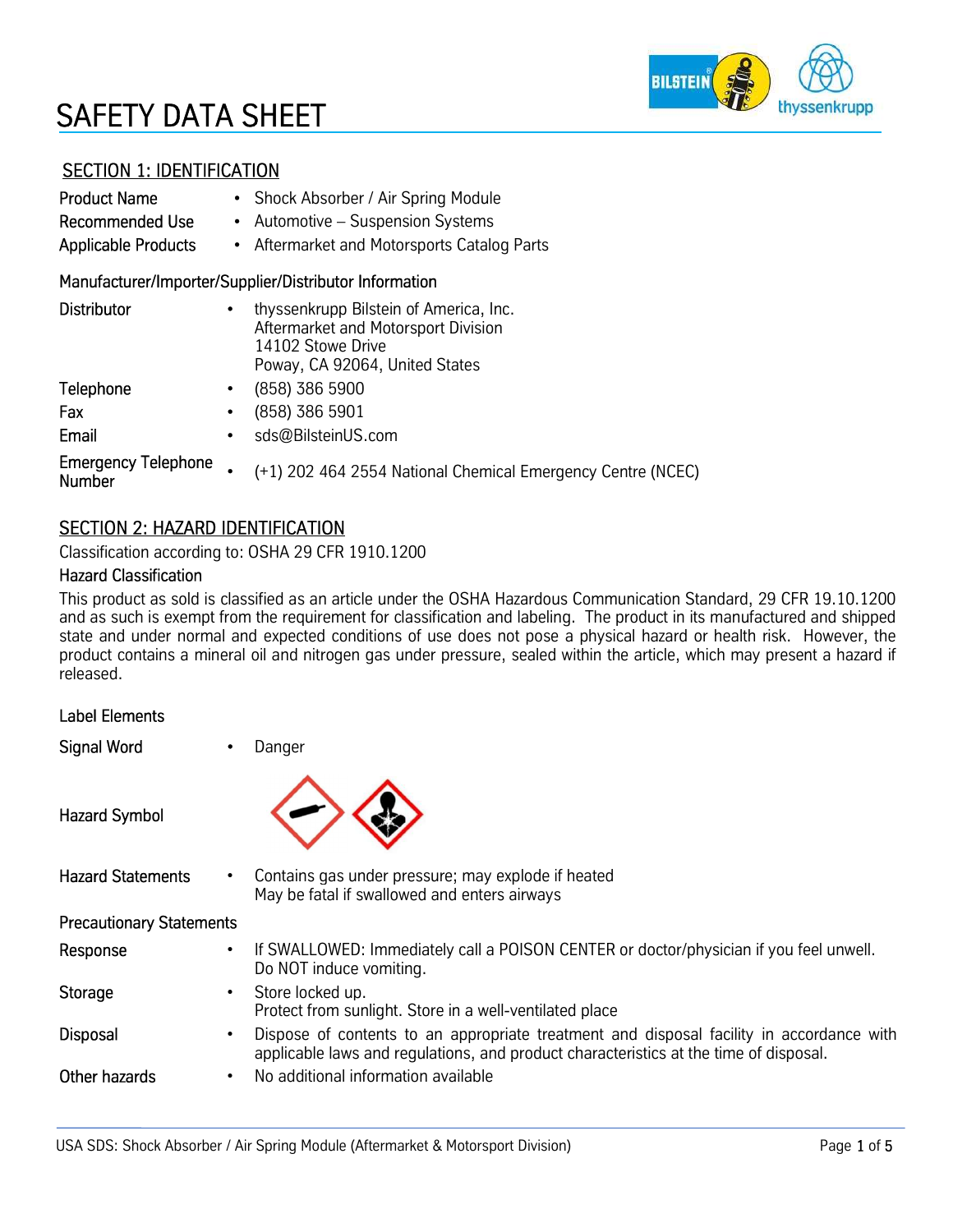# SECTION 3 - COMPOSITION/INFORMATION ON INGREDIENTS

#### Hazardous Component(s):

| <b>Chemical Name</b> | <b>Identifiers</b> | %     | <b>GHS-US Classification</b>   |
|----------------------|--------------------|-------|--------------------------------|
| Nitrogen             | 7727-37-9<br>CAS:  | $1\%$ | Gases under Pressure: Category |
| Mineral Oil          | Confidential       | 15%   | Aspiration Hazard: Category    |

Specific chemical identifies and /or exact percentages have been withheld as trade secret.

# SECTION 4: FIRST-AID MEASURES

The first aid measures described below are in relation to the mineral oil and nitrogen gas, which may present a hazard if ingested, inhaled or comes into contact with the skin or eyes.

| Ingestion           | • Obtain medical attention immediately if ingested. Rinse mouth. Do NOT induce<br>vomiting.                                                 |
|---------------------|---------------------------------------------------------------------------------------------------------------------------------------------|
| <b>Inhalation</b>   | • Move to fresh air. If signs/symptoms continue and feel unwell, get medical<br>attention.                                                  |
| <b>Skin Contact</b> | • In case of contact with substance, wash contact areas with soap and water. If irritation<br>develops and persists, get medical attention. |
| Eye Contact         | • Immediately flush eyes with running water for at least 15 minutes. If eye irritation<br>persists, get medical assistance.                 |
| <b>Treatment</b>    | • Get medical attention as appropriate if symptoms persist.                                                                                 |

### SECTION 5: FIRE-FIGHTING MEASURES

| <b>General Fire Hazards</b>                                                | • Contains gas under pressure; may explode if heated                                                                                                                                                                                |
|----------------------------------------------------------------------------|-------------------------------------------------------------------------------------------------------------------------------------------------------------------------------------------------------------------------------------|
| Suitable Extinguishing Media                                               | • Water spray, fog, CO <sub>2</sub> , dry chemical or regular foam. Use fire-extinguishing media<br>appropriate for surrounding materials.                                                                                          |
| Unsuitable Extinguishing Media                                             | • No data available                                                                                                                                                                                                                 |
| <b>Special Hazards</b>                                                     | • In a fire or if heated, a pressure increase can occur and the article may burst or<br>explode. During fire, decomposition products hazardous to health may be formed.                                                             |
| <b>Special Fire Fighting Procedures</b>                                    | • Promptly isolate the scene by removing all persons from the vicinity of the incident if<br>there is a fire. Move articles from fire area if this can be done without risk. Use water<br>spray to keep fire-exposed articles cool. |
| Special Protective Equipment and •<br><b>Precautions for Fire Fighters</b> | Fire-fighters should wear appropriate protective equipment and self-contained<br>breathing apparatus (SCBA) with a full face-piece operated in positive pressure mode.                                                              |

#### SECTION 6 - ACCIDENTAL RELEASE MEASURES

| <b>Personal Precautions</b>                             | • Do not touch damaged articles or spilled material unless wearing appropriate personal<br>protective equipment. Ensure adequate ventilation.                 |
|---------------------------------------------------------|---------------------------------------------------------------------------------------------------------------------------------------------------------------|
| <b>Protective Equipment</b>                             | • Personal protective equipment is detailed in section 8.                                                                                                     |
| <b>Emergency Procedures</b>                             | • Keep unauthorized personnel away.                                                                                                                           |
| <b>Environmental precautions</b>                        | • Avoid spills being released to the environment. Do not contaminate water sources or<br>sewer.                                                               |
| Methods and material for<br>containment and cleaning up | • Prevent leakage or spillage if safe to do so. Absorb with sand or other non-combustible<br>absorbent material and place into containers for later disposal. |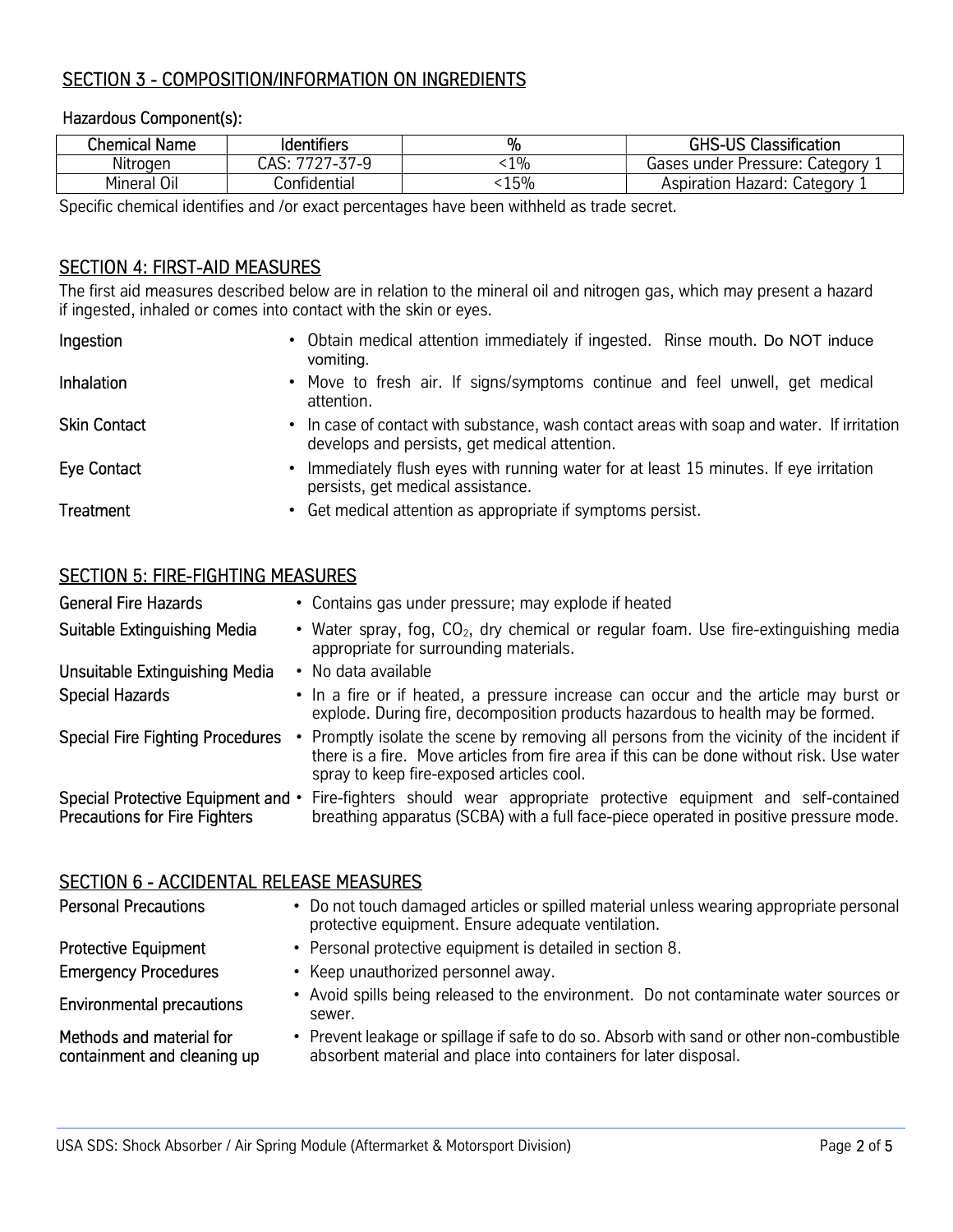# SECTION 7 - HANDLING AND STORAGE

Precautions for safe handling • Use only with adequate ventilation. Wear appropriate personal protective equipment. Do not breathe mist, vapors and/or spray. Do not puncture or incinerate article. Avoid contact with skin, eyes, and clothing. Wash thoroughly with soap and water after handling and before eating, drinking, or using tobacco.

• Store locked up. Store away from direct sunlight in a well-ventilated area.

Conditions for safe storage including any incompatibles

# SECTION 8 - EXPOSURE CONTROLS/PERSONAL PROTECTION

#### Exposure Limits

| <b>Chemical Name</b> | Type.                               | <b>Exposure Limit Values</b> | Source                                                            |
|----------------------|-------------------------------------|------------------------------|-------------------------------------------------------------------|
| Nitrogen             | Non established, simple asphyxiant. |                              |                                                                   |
| Mineral Oil - Mist   | PEL                                 | 5 mg/m $3$                   | US OSHA Table Z-1 Limits for Air<br>Contaminants (29 CFR 19.1000) |
| Mineral Oil - Mist   | <b>STEL</b>                         | 5 mg/m $3$                   | US OSHA Table Z-1 Limits for Air<br>Contaminants (29 CFR 19.1000) |

| <b>Engineering Measures/Controls</b>   | • These are not required under normal and expected conditions of use. If operations or<br>work practices will generate liquid aerosols, mists, or vapors or produce metal or<br>paint dusts, fumes, or particulate matter, local exhaust ventilation should be provided<br>to maintain exposures below limits. |
|----------------------------------------|----------------------------------------------------------------------------------------------------------------------------------------------------------------------------------------------------------------------------------------------------------------------------------------------------------------|
| <b>Protective Measures</b>             | • Use personal protective equipment as required.                                                                                                                                                                                                                                                               |
| <b>Respiratory Protection</b>          | . Respiratory controls are not required under normal and expected conditions of use.<br>Use suitable respirator if exposure limits are exceeded or symptoms are experienced.                                                                                                                                   |
| <b>Eye Protection</b>                  | • Wear safety glasses with side shields or goggles.                                                                                                                                                                                                                                                            |
| <b>Skin and Body Protection</b>        | • Wear appropriate gloves.                                                                                                                                                                                                                                                                                     |
| <b>Hygiene Measures</b>                | • Always observe good personal hygiene measures, such as washing after handling<br>the material and before eating, drinking, and/or smoking.                                                                                                                                                                   |
| <b>Environmental Exposure Controls</b> | • Controls should be engineered to prevent release to the environment. Release is not<br>expected under normal conditions of use.                                                                                                                                                                              |

# SECTION 9 - PHYSICAL AND CHEMICAL PROPERTIES

| Appearance                    |             |                                          |                   |
|-------------------------------|-------------|------------------------------------------|-------------------|
| <b>Physical State:</b>        | Solid       | Appearance:                              | Metallic          |
| Color:                        | Varies      |                                          |                   |
| General Properties            |             |                                          |                   |
| Odor:                         | N/A         | Odor Threshold:                          | N/A               |
| pH:                           | N/A         | <b>Relative Density:</b>                 | N/A               |
| Melting Point/Freezing Point: | N/A         | Initial Boiling Point and Boiling Range: | N/A               |
| Solubility (water):           | Not Soluble | Solubility (other):                      | No data available |
| Viscosity:                    | N/A         | Partition coefficient (n-octanol/water): | N/A               |
| Volatility                    |             |                                          |                   |
| Vapor Pressure:               | N/A         | Vapor Density:                           | N/A               |
| <b>Flammability</b>           |             |                                          |                   |
| Flash Point:                  | N/A         | Evaporation Rate:                        | N/A               |
| Flammability (solid, gas):    | N/A         | Upper/Lower Flammability:                | N/A               |
| Auto ignition temperature:    | N/A         | Decomposition Temperature:               | N/A               |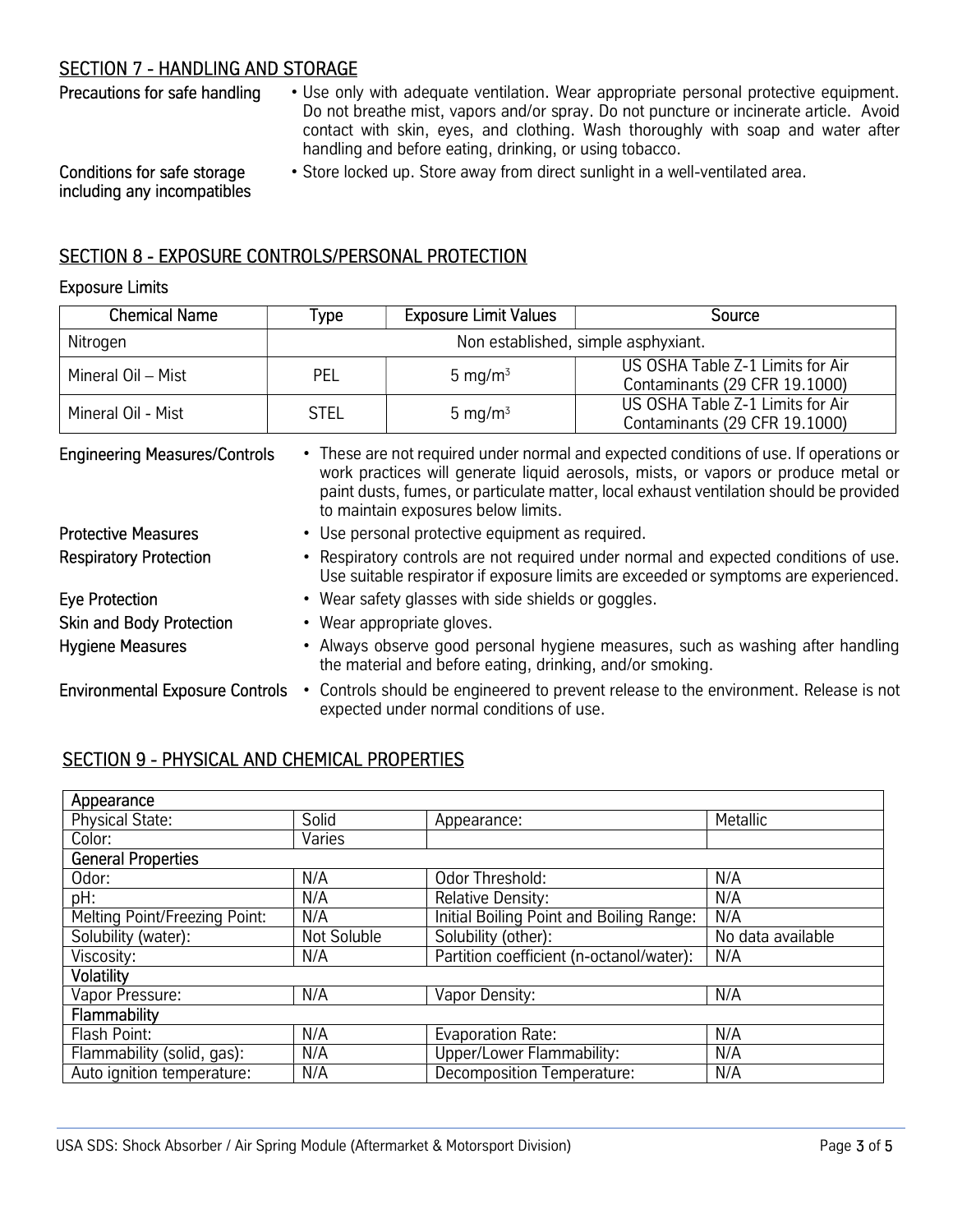# SECTION 10: STABILITY AND REACTIVITY

| Reactivity                          | • No reactivity known under expected conditions of normal use                                        |
|-------------------------------------|------------------------------------------------------------------------------------------------------|
| <b>Chemical Stability</b>           | • Stable under normal temperature and pressures                                                      |
|                                     | Possibility of Hazardous Reactions • None under normal conditions use and storage conditions.        |
| <b>Conditions to Avoid</b>          | • Avoid heat. Danger of receptacles bursting due to high vapor pressure if heated.                   |
| <b>Incompatible Materials</b>       | • No data available.                                                                                 |
| Hazardous decomposition<br>products | • Thermal decomposition or combustion may liberate carbon oxides and other toxic<br>gases or vapors. |

# SECTION 11 - TOXICOLOGICAL INFORMATION

Toxicological information is provided in reference to the mineral oil.

| Ingestion<br>Inhalation | • Ingestion may result in vomiting. Ingestion may cause irritation and malaise.<br>• Harmful if inhaled, may cause irritation of the mouth, throat, mucous membranes and<br>respiratory tract. |
|-------------------------|------------------------------------------------------------------------------------------------------------------------------------------------------------------------------------------------|
| <b>Skin Contact</b>     | • Prolonged skin contact may cause redness and irritation                                                                                                                                      |
| Eye Contact             | • Eye contact should be avoided                                                                                                                                                                |
|                         | Symptoms related to the physical, chemical and toxicological characteristics:                                                                                                                  |
| Ingestion               | No data available                                                                                                                                                                              |

| Ingestion    |   |
|--------------|---|
| Inhalation   |   |
| Skin Contact | ٠ |

Eye Contact • No data available

Information on toxicological effects

# Acute toxicity (list all possible routes of exposure)

| Oral                                                               | • No data available         |
|--------------------------------------------------------------------|-----------------------------|
| Dermal                                                             | • No data available         |
| Inhalation                                                         | • No data available         |
| Repeated dose Toxicity                                             | • No data available         |
| Skin Corrosion/Irritation                                          | • No data available         |
| Serious Eye Damage/Eye Irritant                                    | • No data available         |
| Respiratory or Skin Sensitization                                  | • No data available         |
| Carcinogenicity                                                    | • No data available         |
| <b>Germ Cell Mutagenicity</b>                                      | • No data available         |
| <b>Reproductive Toxicity</b>                                       | • No data available         |
| Specific Target Organ Toxicity Single Exposure • No data available |                             |
| Specific Target Organ Toxicity Single Exposure • No data available |                             |
| <b>Aspiration Hazard</b>                                           | • May be fatal if swallowed |
|                                                                    |                             |

No data available No data available

# SECTION 12 - ECOLOGICAL INFORMATION

General Information • This product has not been evaluated for ecological toxicity or other environmental effects

and enters airways